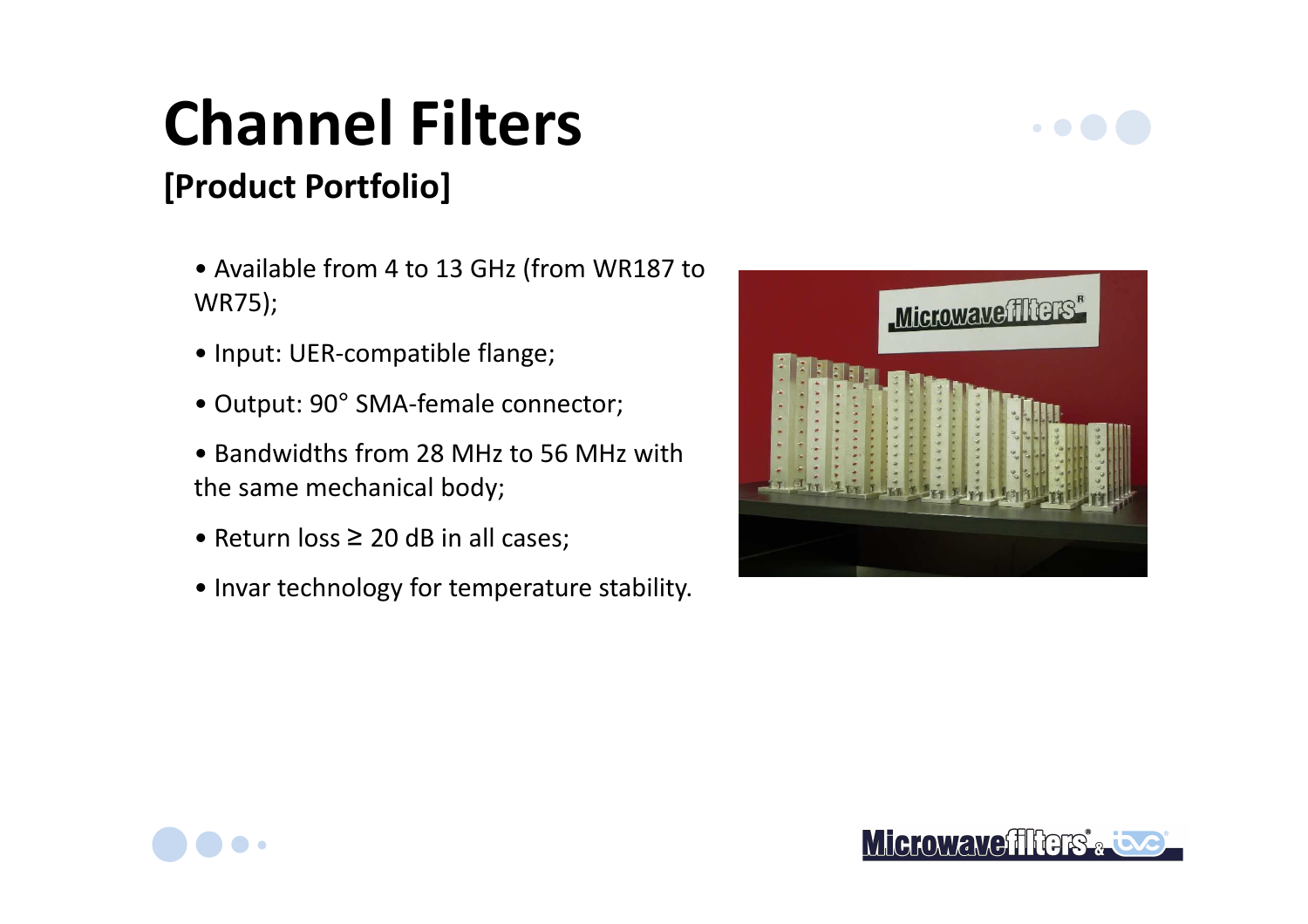## **Channel Filters – cont.**



#### **[Product Portfolio]**

| <b>Frequency</b> | Code                         | <b>Tuning</b><br>Range<br>(GHz) | <b>BW</b><br>(MHz) | RL (dB)   | IL $(dB)^2$                                       | # of<br><b>Poles</b> | Input/<br>Output                                   | Dimensions (mm)    |
|------------------|------------------------------|---------------------------------|--------------------|-----------|---------------------------------------------------|----------------------|----------------------------------------------------|--------------------|
| 4 GHz            | N04-BW-XXXXXXXX <sup>1</sup> | $3.6 - 4.2$                     | 28 to 56           | $\geq 20$ | $\leq 1.3$ (28)<br>MHz)<br>$\leq 1.1$ (56<br>MHz) | 5                    | UER48<br>Compatible<br><b>SMA</b><br>Female        | 236 x 70.6 x 45.2  |
| 5 GHz            | N05-BW-XXXXXXXX <sup>1</sup> | $4.4 - 5.0$                     | 28 to 56           | $\geq 20$ | $\leq 1.4(28)$<br>MHz)<br>$\leq 1.1$ (56<br>MHz)  | 5                    | UER48<br>Compatible<br><b>SMA</b><br>Female        | 236 x 70.6 x 45.2  |
| L6 GHz           | N06LBW-XXXXXXXX1             | $5.9 - 6.4$                     | 28 to 56           | $\geq 20$ | $\leq 1.3$ (28)<br>MHz)<br>$\leq 1.1$ (56<br>MHz) | 5                    | <b>UER70</b><br>Compatible<br><b>SMA</b><br>Female | 194 x 57.94 x 38.9 |
| U6 GHz           | N06UBW-XXXXXXXX1             | $6.4 - 7.1$                     | 28 to 56           | $\geq 20$ | $\leq 1.8$ (28)<br>MHz)<br>$\leq 1.5$ (56<br>MHZ) | 6                    | <b>UER70</b><br>Compatible<br><b>SMA</b><br>Female | 174 x 57.94 x 38.9 |

 $^1$  BW is the filter's bandwidth in MHz and XXXXXXXX is the filter's central frequency in kHz (for example: N04-28-04037500 is the code of a filter with BW=28 MHz and central frequency  $\rm f_{0}$  = 4037.5 MHz.

<sup>2</sup> These are maximum guaranteed values; typical values are usually lower; feel free to ask for more information.



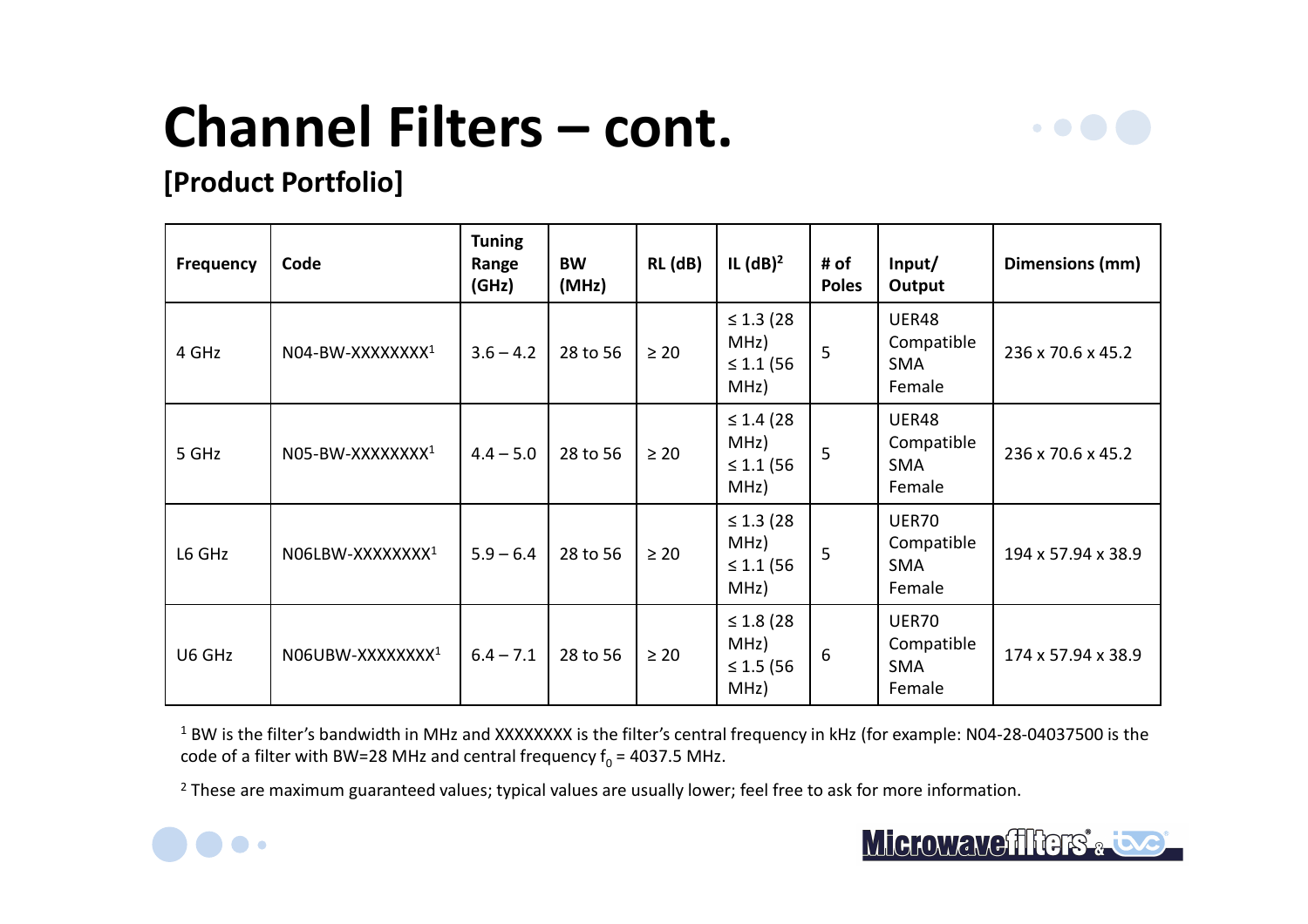## **Channel Filters – cont.**



#### **[Product Portfolio]**

| <b>Frequency</b> | Code                         | <b>Tuning</b><br>Range<br>(GHz) | <b>BW</b><br>(MHz) | RL (dB)   | IL $(dB)^2$                                       | # of<br><b>Poles</b> | Input/<br>Output                                    | Dimensions (mm)                                                    |
|------------------|------------------------------|---------------------------------|--------------------|-----------|---------------------------------------------------|----------------------|-----------------------------------------------------|--------------------------------------------------------------------|
| 7 GHz            | N07-BW-XXXXXXXX1             | $7.1 - 7.9$                     | 28 to 56           | $\geq 20$ | $\leq 1.9$ (28)<br>MHz)<br>$\leq 1.7$ (56<br>MHz) | 6                    | <b>UER84</b><br>Compatible<br><b>SMA</b><br>Female  | 200 x 51.2 x 34.93<br>184 x 51.2 x 34.9 <sup>3</sup>               |
| 8 GHz            | N08-BW-XXXXXXXX <sup>1</sup> | $7.7 - 8.5$                     | 28 to 56           | $\geq 20$ | $\leq$ 2.2 (28)<br>MHz)<br>$\leq 1.1$ (56<br>MHz) | 6                    | <b>UER84</b><br>Compatible<br><b>SMA</b><br>Female  | 184 x 51.2 x 34.93<br>$171 \times 51.2 \times 34.9^3$              |
| 10 GHz           | N10-BW-XXXXXXXX1             | $10.0 -$<br>10.7                | 28                 | $\geq 20$ | $\leq$ 2.2                                        | 5                    | <b>UER100</b><br>Compatible<br><b>SMA</b><br>Female | 126 x 44.9 x 32.2                                                  |
| 11 GHz           | N11-BW-XXXXXXXX1             | $10.7 -$<br>11.7                | 28 to 56           | $\geq 20$ | $\leq$ 2.7 (28)<br>MHz)<br>≤ 2.0 $(56)$<br>MHZ)   | 5                    | <b>UER100</b><br>Compatible<br><b>SMA</b><br>Female | $116 \times 44.9 \times 32.2^3$<br>$111 \times 44.9 \times 32.2^3$ |

<sup>1</sup> BW is the filter's bandwidth in MHz and XXXXXXXX is the filter's central frequency in kHz; for example: N04-28-04037500 is the code of a filter with BW=28 MHz and central frequency  $\rm f_{0}$  = 4037.5 MHz.

<sup>2</sup> These are maximum guaranteed values; typical values are usually lower; feel free to ask for more information.

<sup>3</sup> Filter's length depends on central frequency f $_0$ .